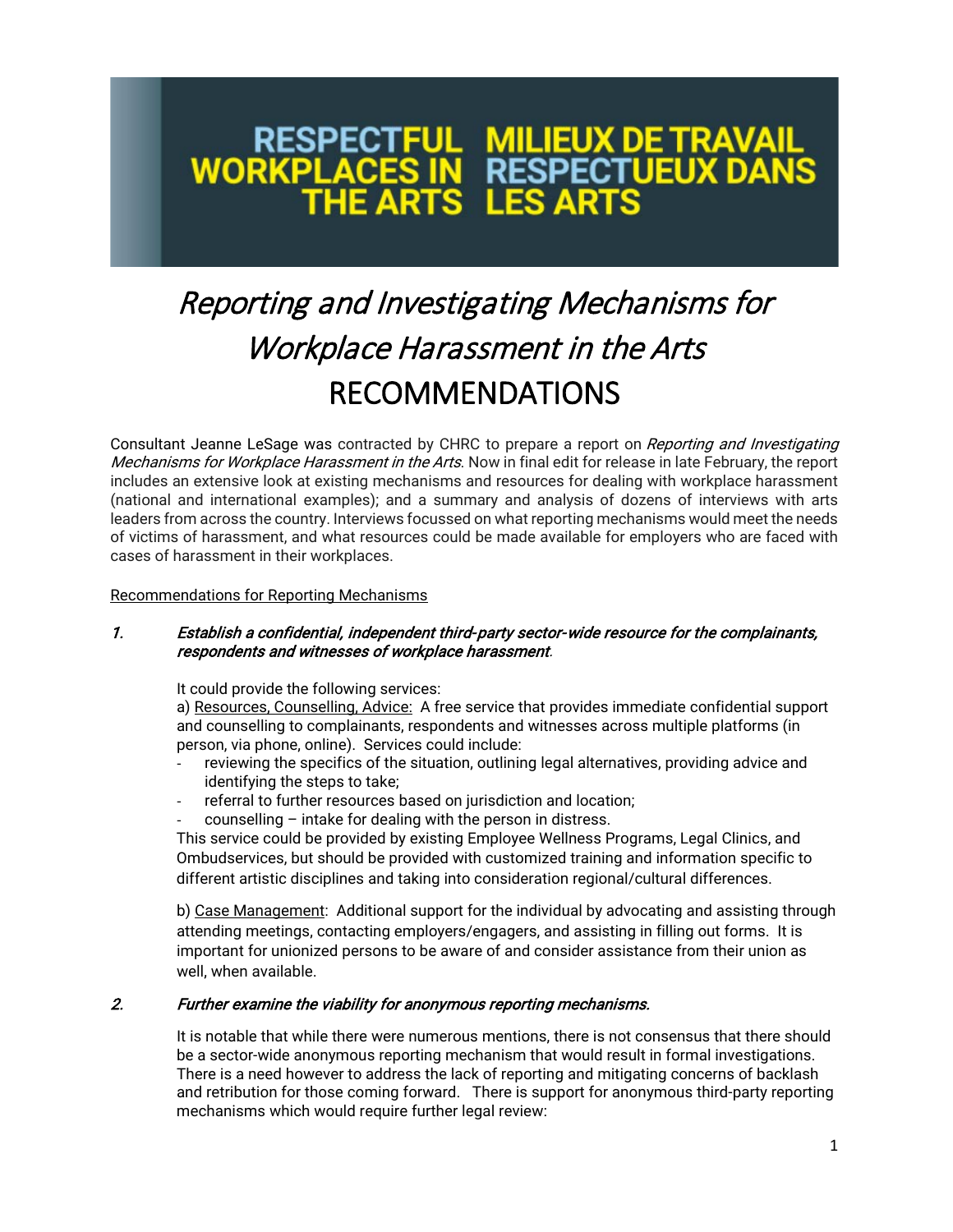- Anonymous reporting to a central body, so trends and data are gathered in aggregate form of the calls and situations being reported to assist in systemic change and identify specific risks.
- "Information escrow" and "Matching escrow" systems ways to confidentially gather data and identify if there is a 'repeat offender' whose name occurs in multiple reports and is not released except under certain conditions with the permission of the complainant.

## 3. Develop experiential training to respond "in-the-moment" to incidents of harassment.

The sector needs to develop and deliver more training, communication and dialogue to help individuals know exactly how to call out and respond to inappropriate behaviours – experiential training, simulations, and role playing to help deal with situations in the moment. The goal is to deal with the issue before it escalates.

### 4. Access financial support for individuals.

In the case of individuals who have exhausted available sector resources, individuals need access to financial support that would allow them to access funds to cover legal fees or other costs associated with reporting workplace harassment.

#### Recommendations for Investigating Mechanisms

# 5. Create a third-party resource for employers.

This would be separate from resource a resource created for Individuals. Provide an external resource focused on providing information on legal compliance, advice on situations and access to resources – with knowledge across provincial/territorial jurisdictions and artistic disciplines. Support can be divided into:

- Urgent/critical response: Support in responding to a report or complaint, including access to legal, HR, and Crisis Communications support. Assistance in triaging a situation and creating a plan to respond to the situation.
- Ongoing support and prevention: With a focus on education, prevention and maintenance of programs - this support would provide ongoing access to human resources and employment law expertise in the areas of policy development, training, and annual reviews of programs and procedures – i.e. employers get a set number of hours per month with an HR expert, employment lawyer, etc.

# 6. Provide training on conducting the 'intake'.

Employers need training on how to respond to complaints coming forward, and how to manage the intake of the report. It is crucial that reports are handled appropriately both for the sake of the individuals coming forward, and to prevent risk to the employer by proper handling of a complaint. Considerations include:

- to be trained and capable to deal with people in distress, with experience counselling them;
- understanding the definitions, the legalities and the procedures (including understanding when it is appropriate to alert the police in the case of violations of law in a timely way);
- training on what to say and what not to say if somebody reports something to an employer. Being empathetic, de-escalating, but not taking sides or prejudicing a situation.

# 7. Develop complaint response checklist / Decision tree.

What should employers do if an incident occurs, or a complaint comes forward? Create a resource that guides an employer to build a method and response based on the specifics of the situation. Elements to consider: